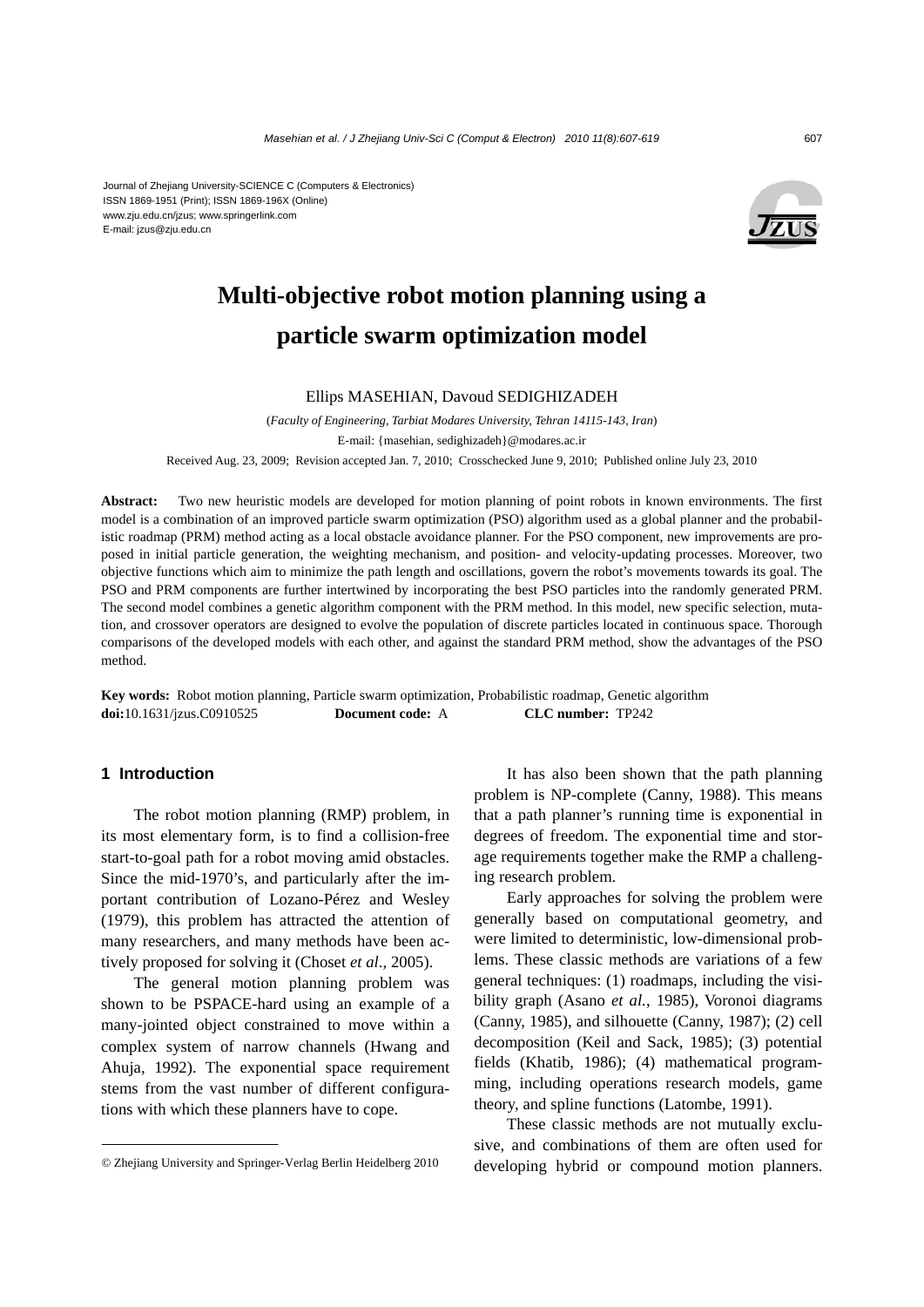For example, Masehian and Amin-Naseri (2004) combined the three methods of visibility graph, Voronoi diagrams, and potential fields into a single path planner. Also, Bhattacharya and Gavrilova (2008) proposed a Voronoi-based method for finding minimum-clearance paths, induced by the visibility graph. Kim *et al*. (2003) presented a version of Dijkstra's shortest path algorithm which satisfies kinematic or dynamic constraints while maintaining collision avoidance and minimum clearance from obstacles.

As a result of the NP-hardness of the RMP problem, classic methods proved to be inefficient for high-dimensional configuration space, requiring considerably long time and huge storage memory. Consequently, heuristic methods have been developed increasingly over the past two decades to cope with the high computational costs and complexities of classic methods, especially for high degrees of freedom. When using heuristic algorithms, a solution is not guaranteed, but if a solution is found, it will be achieved much faster than with deterministic methods.

The main metaheuristic approaches employed in RMP are simulated annealing (SA), genetic algorithms (GAs), particle swarm optimization (PSO), ant colony optimization (ACO), and tabu search (TS). These metaheuristics have also appeared in combination with a classic method; e.g., an SA and PF (potential field) compound technique has been applied by Janabi-Sharifi and Vinke (1993).

A chronological review of the applications of classic and heuristic algorithms in RMP is presented by Masehian and Sedighizadeh (2007). Some heuristic and metaheuristic methods used or referred to later in this paper are discussed in Section 2.

# **2 Related works**

Inspired by natural phenomena, both GA and PSO algorithms are evolutionary, population-based metaheuristic algorithms, and have proved to be very efficient and powerful in a wide range of optimization problems.

The first application of GA in RMP dates back to Davidor (1990), where the environment was assumed to be static and known. GA requires that a suitable chromosome representation of the path be defined. Also, appropriate mechanisms for path

guidance, obstacle avoidance, and constrained minimization of path distance should be designed for planning smooth paths. In the study by Solano and Jones (1993), the working area was represented by a discretized bitmap image with obstacles being colored to aid obstacle avoidance. Shibata and Fukuda (1993) combined GA with the fuzzy critic concept for use in intelligent motion planning.

The implementation of GA in motion planning has continued actively over the past decade. Parallel GA for searching and constrained multi-objective optimization was proposed by Wilson *et al.* (2004). Path planning for mobile robots based on a hybrid GA was developed by Li *et al.* (2006). A real-time obstacle avoidance strategy for mobile robots based on improved coordinated potential fields with GA was proposed by Cen *et al.* (2007), and a path planning method for mobile robots based on chaos GA was proposed by Gao *et al.* (2008).

Recently, optimal trajectories for mobile robots were found by implementing a genetic-based fuzzy logic controller (Rekik *et al.*, 2009), and mobile robot path planning using GA was performed by Ghorbani et al. (2009). Similarly, efficient and safe path planning for a mobile robot using GA was proposed by Naderan-Tahan and Manzuri-Shalmani (2009). Chang and Liu (2009) used a multi-objective island parallel GA with migration for collision-free curvature-derivative continuous path planning of autonomous unicycle wheeled mobile robots.

The PSO algorithm was first introduced by Kennedy and Eberhart (1995). It was based on the idea of swarms in nature such as those of birds and fish. PSO has particles driven from natural swarms, with communications based on evolutionary computations. PSO combines the particles' self experiences with their social experiences. In this algorithm, a candidate solution is presented as a particle. The algorithm uses a collection of flying particles (changing solutions) in a search space (current and possible solutions) and moves towards a promising area to reach a global optimum.

A taxonomy of the PSO algorithm has been recently presented by Sedighizadeh and Masehian (2009), in which the elements of the PSO-based algorithm are categorized into four main aspects, variables, particles, swarm, and process, and 22 subclasses.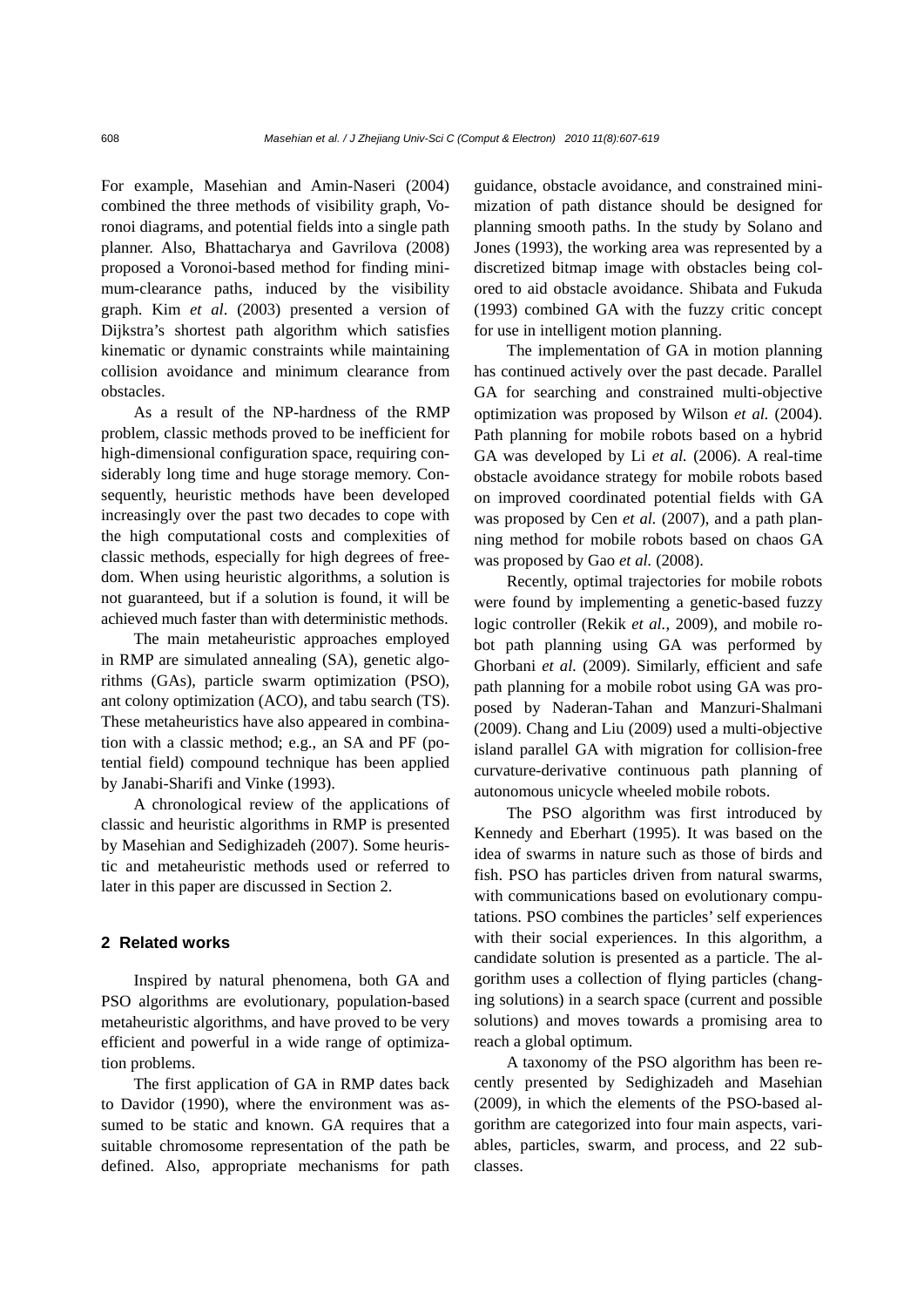The PSO method has found applications in RMP quite recently, and on a much more limited scale compared with GA. An algorithm for path planning of mobile robots using PSO with a mutation operator was developed by Qin *et al.* (2004). Min *et al.* (2005) presented a multi-objective optimization with a PSO approach for obstacle avoidance in dynamic environments. Also, Saska *et al.* (2006) developed a robot path planning method using a PSO of Ferguson splines. Li *et al.* (2006) proposed an obstacle avoidance path planning method for soccer robots using PSO, and smooth path planning of a mobile robot using stochastic PSO was implemented by Chen and Li (2006).

Li and Shi (2008) generated a graph named 'MAKLINK' in the workspace and then searched using Dijkstra's algorithm. The generated robot's path was then optimized by PSO.

Raja and Pugazhenthi (2009) developed mobile robot navigation paths in dynamic environments using PSO, in which obstacles can be convex or concave, and the velocity is variable. Gong *et al.* (2009) developed a method based on PSO for robot path planning in uncertain environments, where the information about some of the obstacles in the workspace was assumed to be uncertain.

Among other successful heuristics for RMP are the probabilistic algorithms, including the probabilistic roadmap (PRM) method developed by Kavraki *et al.* (1996), and rapidly-exploring random trees (RRT) proposed by LaValle (1998). Both of these methods work by forming random graphs (in PRM) or trees (in RRT) to be searched for start-to-goal paths. The nodes of these graphs are created by sampling random configurations, and their edges are generated by simple local planners (e.g., connecting via straight lines). These sampling-based methods have proved to be very efficient in searching and path planning in high-dimensional configuration spaces.

## **3 Overview of the new method**

In most of the above methods, the RMP problem has been solved with respect to a single objective function, mainly the path length. However, the paths generated by these methods are generally nonsmooth and in most cases their practicality is questionable, since mobile robots lose considerable energy and time when changing their course of motion abruptly. Therefore, in this paper we have designed a planning algorithm to apply two objectives simultaneously, i.e., the shortest and the smoothest criteria. This is done through an aggregative weighting multiobjective approach incorporated in the context of an improved PSO (IPSO).

The reason for implementing the PSO method in our planner is that PSO is versatile enough to accommodate multiple objectives, and is more efficient and faster than GA (Hassan *et al.*, 2004). However, given the success of PRM and its speed, especially in high dimensional spaces, PRM was considered suitable for obstacle avoidance in our algorithm. Thus, we have selected PSO as the global planner of our algorithm, while PRM is used as a local planner.

In addition to proposing a new and improved variant of PSO, the combination and interaction of the PSO and PRM methods is unique in the field of motion planning. As computational results have shown, PSO and PRM act very coherently since both have probabilistic elements and parameters. More specifically, the notions of particles in PSO and random nodes generated in PRM complement each other and unify these methods.

In this paper, RMP is designed for a point robot navigating among static 2D obstacles with known vertices. The proposed new method iteratively shifts from PSO to PRM until the goal is reached.

The overall steps of the algorithm are as follows:

Step 1: A preset number of particles are generated around the robot's initial position and within its sensing range.

Step 2: Each particle takes a new velocity and position based on the constantly updated IPSO equations. A candidate for the robot's next position is determined by the position of the best particle (i.e., the one nearest to the goal).

Step 3: If the robot's current position can be directly connected to the candidate best particle obtained in Step 2, then set it as the robot's next position and go to Step 2; otherwise, continue with Step 4.

Step 4: If the candidate best particle is located beyond an obstacle (i.e., the line connecting the best position to the robot's current position intersects an obstacle), a probabilistic roadmap is formed and searched for the shortest path. As a result, the current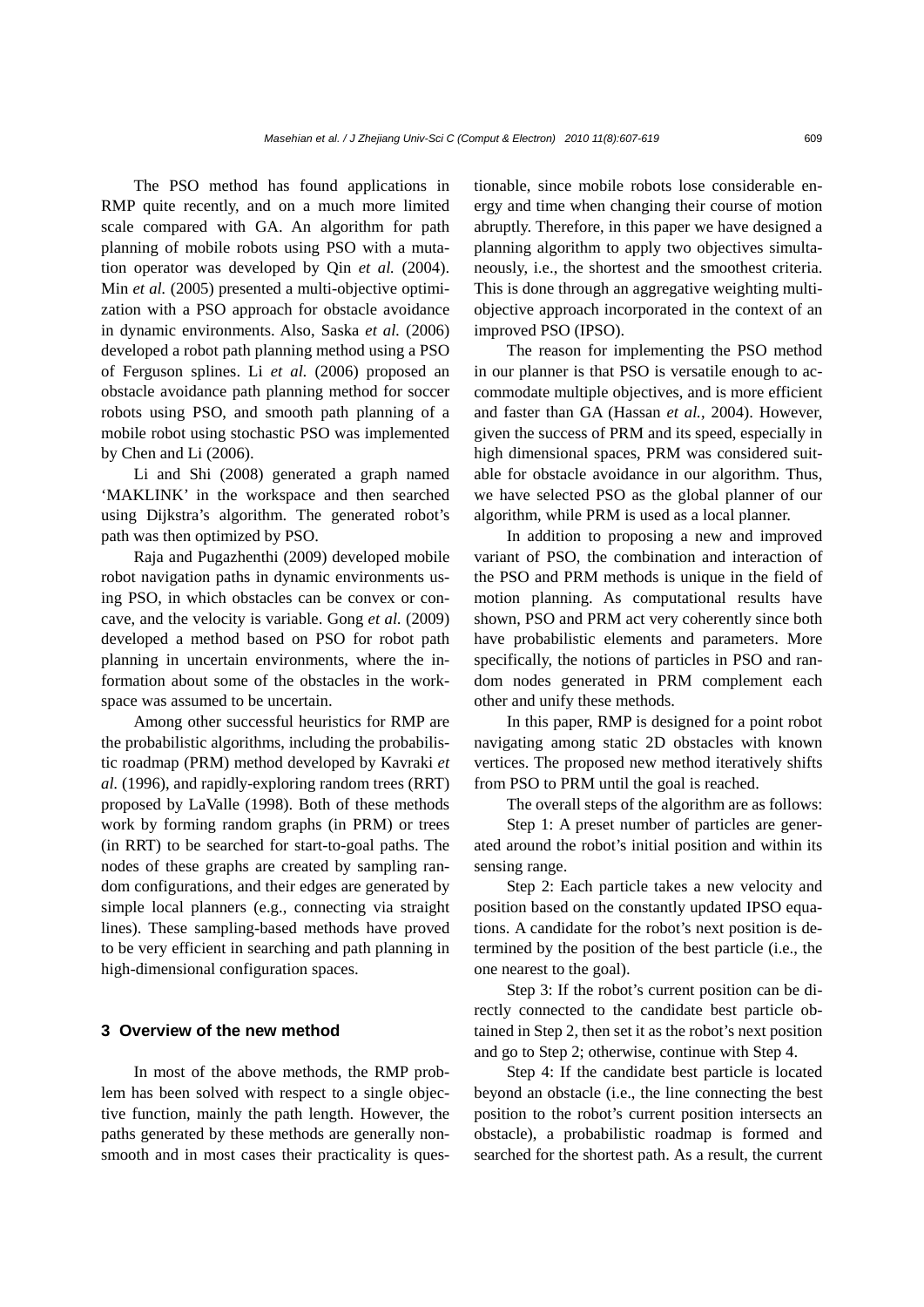position of the robot is connected to a node of the PRM which is nearest to the goal through its shortest path.

Step 5: Execute Steps 2–4 until the goal is within the robot's sensing range and can be accessed via a straight line.

# **4 Improved particle swarm optimization: the general planner**

In this work, an improved variant of the basic PSO method is proposed to accommodate more control parameters and considerations. This method is then used as the global motion planner of our model; i.e., it is used for planning the large-scale, 'gross' motions of the robot.

In this section, an overview of the basic PSO algorithm is presented, and then the improved variant and its implementation in the new algorithm are described.

In the basic PSO proposed by Kennedy and Eberhart (1995), the particles showing the solution candidates start their fly from random positions in a search area. In each iteration, the particles update their positions and velocities according to Eqs. (1) and (2) and move to another position. Flying is affected by a fitness function that assesses the quality of each solution.

$$
p_{\rm p\,j}^{\;\;i} = p_{\rm p\,j}^{\;\;i-1} + v_{\rm p\,j}^{\;\;i},\tag{1}
$$

$$
v_{pj}^{i} = \chi \Big( w v_{pj}^{i-1} + c_1 r_1 (p_{bj}^{i-1} - p_{pj}^{i-1}) + c_2 r_2 (g_b^{i-1} - p_{pj}^{i-1}) \Big), \tag{2}
$$

where  $p_{p_i}^i$  is the position of the *j*th particle in the *i*th iteration,  $v_{pj}^i$  is the velocity of the *j*th particle in the *i*th iteration,  $p_{b}^{i-1}$  is the best position of the *j*th particle so far,  $g_b^{i-1}$  is the best position in the swarm in the *i*th iteration so far,  $g_b^i$  is the best position in the swarm in the *i*th iteration, and  $\chi$ =  $2/|2-\varphi-\sqrt{\varphi^2-4\varphi}|, \varphi > 4.$ 

PSO has some dependent parameters:  $c_1$  is a constant called the 'cognitive acceleration coefficient', and  $c_2$  is another constant named the 'collective acceleration coefficient'. These factors balance the effect of self-knowledge and social knowledge when particles move towards the target, and are usually set to a value of 2, although good results have also been produced with  $c_1 = c_2 = 4$  (Shi and Eberhart, 2001).  $r_1$  and  $r_2$  are random numbers between 0 and 1, different at each iteration.  $\chi$  is the constriction factor, which limits the velocity. *w* is a weight that regulates the global search behavior, set to an upper bound *w*max at the beginning of the searching process and dynamically reduced during optimization to a lower bound  $w_{min}$  (which emulates a more local search behavior). Its range is suggested to be 0.2≤*w*≤0.4.

The first term of Eq. (2),  $w v_{pi}^{i-1}$ , considers the velocity of the particle in the previous iteration, which produces a momentum needed for particles to fly all over the search space. The second term  $c_1 r_1 (p_{b_j}^{i-1} - p_{p_j}^{i-1})$ , known as the 'cognitive part', simulates the 'personal memory' of a particle: it encourages the particles to fly towards the best position they have found till now (i.e.,  $p<sub>b</sub>$ ). The third term  $c_2 r_2 (g_b^{i-1} - p_{p_j}^{i-1})$ , called the 'collective part', presents the effect of the particles' cooperation in finding the global optimum: it always directs the particles towards the best position ever found among all the members of the swarm.

To improve the performance of the basic PSO and increase its efficiency, we propose a modified PSO algorithm. The new algorithm incorporates two new criteria for the particles' velocity updating equation, as shown by Eq. (3). The particles' positions are again updated by Eq. (1).

$$
v_{pj}^{i} = \chi \Big( w_{1} v_{pj}^{i-1} + w_{2} c_{1} r_{1} (p_{bj}^{i-1} - p_{pj}^{i-1}) + w_{3} c_{2} r_{2} \alpha_{1} (g_{b}^{i-1} - p_{pj}^{i-1}) + w_{4} c_{3} r_{3} \alpha_{2} (p_{b\text{-ran}}^{i-1} - p_{pj}^{i-1}) + w_{5} c_{4} r_{4} \alpha_{3} v_{p\text{-ran}} \Big), \tag{3}
$$

where  $p_{\text{b-ran}}^i$  is the best position of a randomly selected particle in the *i*th iteration,  $v_{p-ran}$  is a random velocity vector between  $V_{\text{min}}$  and  $V_{\text{max}}$ ,  $w_1$  is the inertia weight,  $w_i$  ( $i=2, 3, 4, 5$ ) are control weights,  $c_i$  $(i=1, 2, 3, 4)$  are acceleration constants,  $r_i$   $(i=1, 2, 3, 4)$ 4) are random numbers, different at each iteration and between 0 and 1, and  $\alpha_i$  (*i*=1, 2, 3) are convergence factors.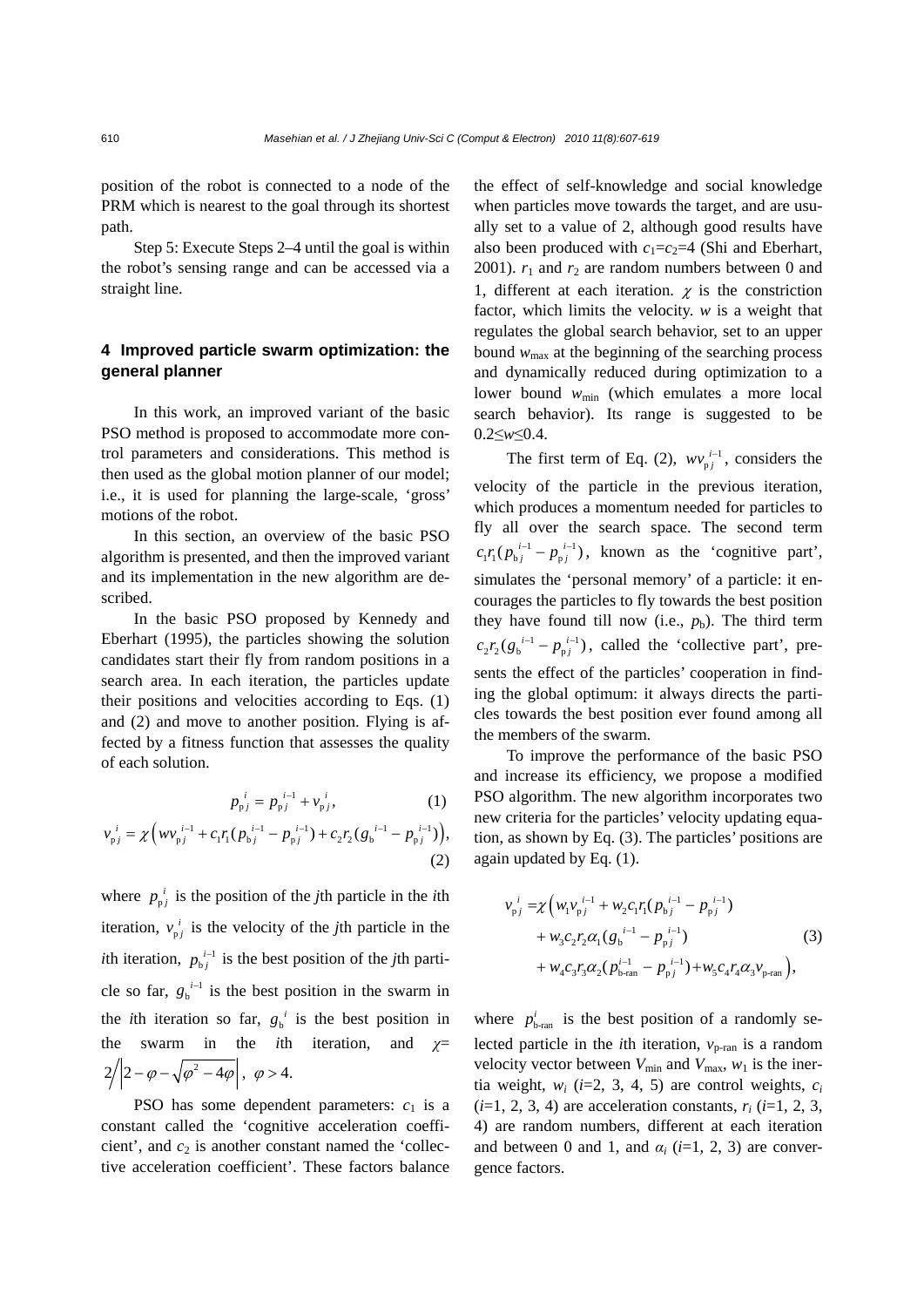In this variant, the fourth term of Eq. (3),  $w_4 c_3 r_3 \alpha_2 (p_{\text{b-ran}}^{i-1} - p_{\text{p}j}^{i-1}),$  which we call the 'random self-cognition part', sends the particles towards one of the best positions found randomly by particles  $(p_{\text{bran}}^{i-1})$ . This scheme gives an opportunity for reasonably good local positions of other randomly selected particles in the swarm to influence the velocities of other particles.

The fifth term  $w_5 c_4 r_4 \alpha_3 v_{\text{n-ran}}$ , which is enforced through the random velocity parameter  $v_{p-ran}$ , increases the variety in the swarm and leads to a better and more effective movement of the swarm in narrow and completed search areas (Mishra, 2006).

All but the first term of Eq. (3) contribute to the overall velocity updating process in random proportions at each iteration. Consequently, the particles' positions spread all over the search space and the goal is reached quickly.

The developed PSO variant also has a novel dynamic and sophisticated mechanism for setting the value of the inertia weight  $w_1$ , which controls the algorithm's global search behavior. Eqs. (4)–(6) give the details of this mechanism:

$$
w_1 = w \cdot f(\text{iter}^i),\tag{4}
$$

$$
w = w_{\text{max}} - \left(\frac{w_{\text{max}} - w_{\text{min}}}{\text{iter}_{\text{max}}}\right) \cdot \text{iter}^i, \tag{5}
$$

$$
f(\text{iter}^i) = \mu \cdot f(\text{iter}^{i-1}) \Big( 1 - f(\text{iter}^{i-1}) \Big), \qquad (6)
$$

where iter<sup>*i*</sup> denotes the *i*th iteration, iter<sub>max</sub> the maximum number of iterations (explained later in Table 1), and  $\mu$  the control parameter for *f*, set to  $\mu$ =0.4. For the first iteration we set  $f(\text{iter}^1) = 0.63$ , which is found empirically after trial and error.

This mechanism was inspired by the velocity updating procedures presented by Caponetto *et al.*  (2003) and Park *et al.* (2005), which are modified and combined here for the first time. The constriction parameter in Eq. (7) is also introduced as a novel contribution:

$$
\varphi = 2/|2 - 5(c_2 + c_3) - (c_2 + c_3)^2|.
$$
 (7)

The proposed weighting mechanism works in such a way that not only does the swarm converge rapidly towards a goal, but also the generated path is near optimal.

The overall procedure of the IPSO method is shown in Fig. 1. The algorithm has a main nested loop which is terminated when the total number of iterations exceeds a certain limit or a minimum error threshold is achieved. In each iteration, particles are generated and the best fitness values for each particle ( $p_{\rm b}^{i-1}$ , or pbest) and for the whole swarm ( $g_{\rm b}^{i-1}$ , or gbest) up to that iteration are calculated. Particles' positions and velocities are then updated based on Eqs. (1) and (3). Note that this procedure differs from that of the basic PSO in the way in which the velocities and inertia weights are updated.

| While iter <sub>max</sub> is not reached or minimum error criterion is not met do   |
|-------------------------------------------------------------------------------------|
| For each particle do                                                                |
| Initialize particle;                                                                |
| End                                                                                 |
| For each particle do                                                                |
| Calculate the fitness value;                                                        |
| If the fitness value is better than the best fitness value in history               |
| (pbest)                                                                             |
| Set current value as the new pbest;                                                 |
| End                                                                                 |
| End                                                                                 |
| For each particle do                                                                |
| Find in the particle neighborhood the particle with the best fitness<br>$(dbest)$ : |
| Select randomly a velocity for the particle $(v_{p\text{-ran}});$                   |
| Calculate particle velocity $v_{0i}$ according to Eq. (3);                          |
| Apply the velocity constriction;                                                    |
| Update the particle position $p_{0i}^{t}$ according to Eq. (1);                     |
| Apply the position constriction;                                                    |
| End<br>End                                                                          |

**Fig. 1 Pseudocode of the improved particle swarm optimization (IPSO)** 

#### **4.1 Generating an initial population of particles**

In the basic PSO algorithm a number of particles are required to be created and positioned randomly in the search space. In our proposed method, the particles are generated with respect to the robot's initial position and sensing range.

The initial population is generated such that along each sensing direction, a particle is created at a certain distance from the robot, determined by the range of the used sensor. If any obstacle point is within the sensing range in that direction, a point near the obstacle's border is selected as the particle in that direction. Thus, the number of created particles depends on the number of sensors (or in a virtual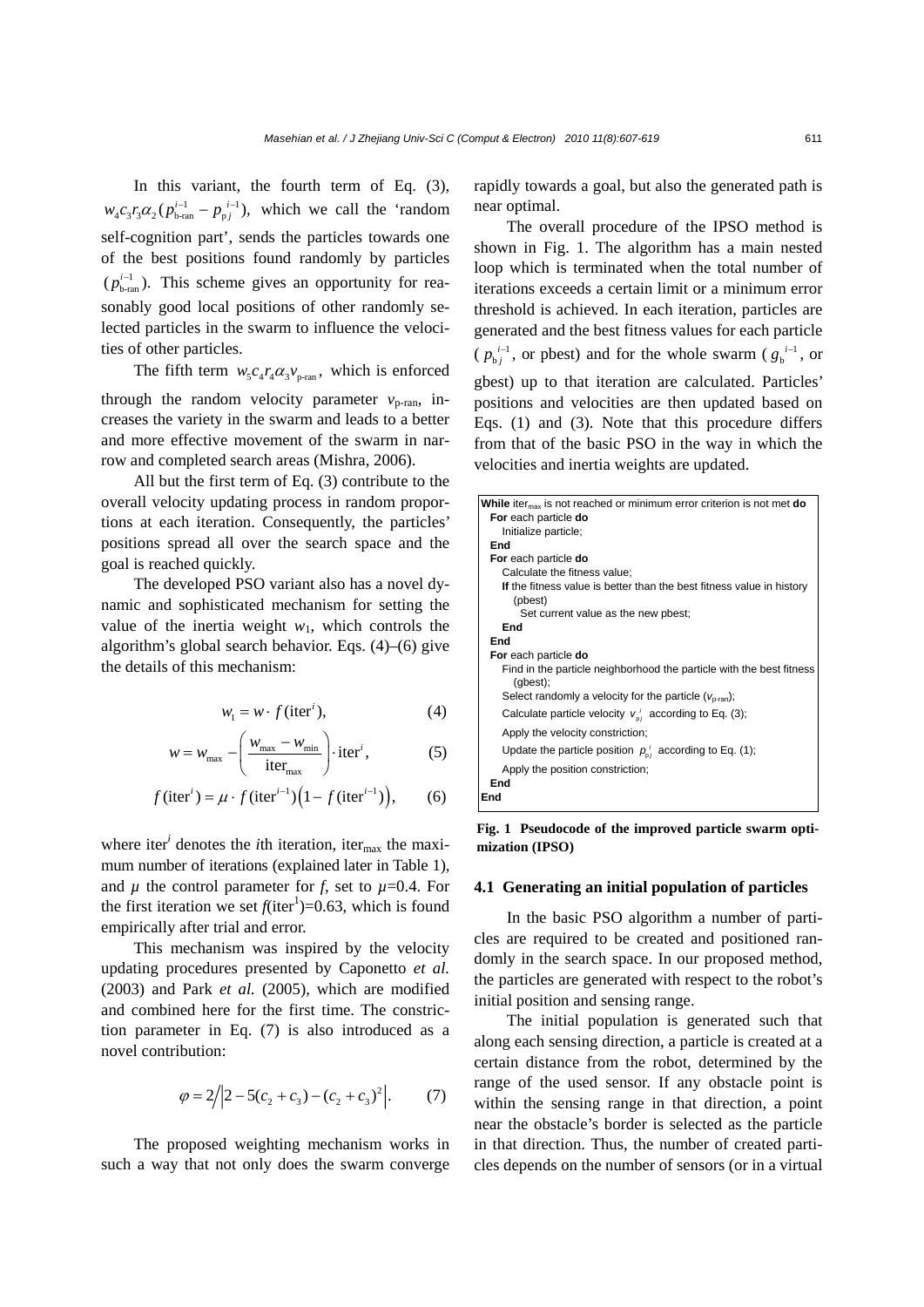space, the number of divisions on the circumferential circle). Fig. 2 shows the creation of 36 particles around a robot's starting point. The larger is the number of divisions on the circle, the larger would be the number of particles, and therefore the higher would be the planning accuracy.



**Fig. 2 The generation of the initial population of particles based on the borders of the robot's sensed area** 

Robot's starting point is (6, 4). The robot emanates 36 radial rays to measure its distance from the obstacle, which is shown as a gray polygon. The black dots at the end of rays represent particles

This innovative procedure has the advantage that the initial particles are generated around the robot's start point such that the movement from the start position to the next best position can be made through a fast, straightforward, and safe connection within the sensing range. In existing PSO-based approaches, the initial positions are generated randomly, whereas in our approach, while maintaining the centralization of the robot's start point, the obstacles' distribution around it is also considered.

#### **4.2 Multi-objective fitness function**

Most path planners aim to generate an optimal path considering a single criterion like path travel time or path length. However, in practice, a path is feasible only if it meets several conditions, such as safety, estimated time needed for navigation, and energy consumption.

A path which is considered as optimal in terms of a single criterion may not satisfy all other criteria (Fujimura, 1996). For instance, a shortest path is not required at the expense of safety along the path.

Some studies have been published in the field of multi-objective robot motion planning, including an approach for obstacle avoidance with multi-objective optimization by PSO in dynamic environments (Min *et al.*, 2005), and multi-objective optimal trajectory planning of a space robot using PSO (Liu *et al*., 2008).

Path planning in dynamic environments epitomizes the necessity of considering multiple objects in path planning: when the environment is time varying, the minimum length path and minimum delay path are usually different issues. Delay is defined as the time needed to travel from start to goal, whereas the length is the distance actually traveled by the robot along the path.

For robots needing to reach their destinations as soon as possible, a minimum-time path might seem desirable, but it may require a lot of time to be traversed because of uneasy terrain. There must exist various feasible paths between start and goal points being neither short nor fast but providing reasonable tradeoffs between shortness and fastness. These are generally desirable paths, while a path that is optimal for a single criterion without considering other equally important criteria is not desirable (Fujimura, 1996). This is just one type of problem for which our multi-objective search is designed.

A common method for enforcing multiple objectives is the simple additive weighting (SAW) method, in which a weighted sum of multiple objectives is expressed as a conventional single-objective function in the form of

$$
Total cost = w_1 z_1 + w_2 z_2 + \dots,
$$

where  $z_i$  is the *i*th cost and  $w_i$  is its weight. By selecting proper weights, a path with the desirable property can be obtained by planning with a single objective (Kang *et al*., 2001).

In our proposed method, the criterion for path shortness is defined as the Euclidean distance between each particle and the goal point in each iteration, and the criterion for path smoothness is defined as the angle between two hypothetical lines connecting the goal point to the robot's positions in two successive iterations, i.e.,  $g_b^i$  and  $g_b^{i-1}$  (*i* is the iteration number). The definition of path smoothness in this way is a novel idea. The first objective function, the shortest path, is defined as

$$
F_{\text{short }j}^{i} = \sqrt{(x_{p_{pj}^{i}} - x_{\text{goal}})^{2} + (y_{p_{pj}^{i}} - y_{\text{goal}})^{2}}.
$$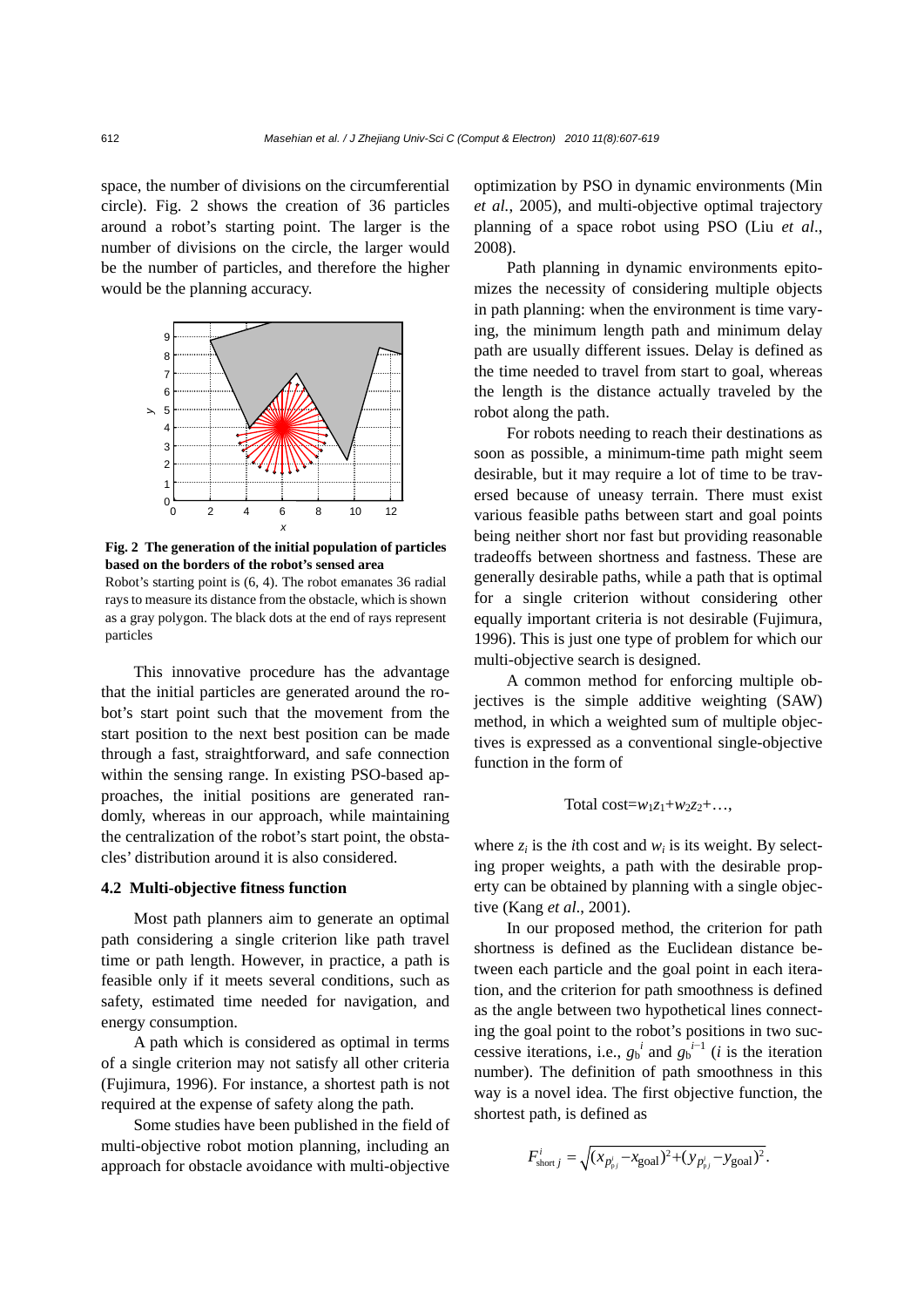The second objective function, the smoothest path, is mathematically expressed as

$$
F_{\text{smooth }j}^{i} = \arccos \left( (x_{p_{pj}^{i}} - x_{\text{goal}}) (x_{g_{b}^{i-1}} - x_{\text{goal}}) + (y_{p_{pj}^{i}} - y_{\text{goal}}) (y_{g_{b}^{i-1}} - y_{\text{goal}}) \right)
$$

$$
\cdot \left( \sqrt{(x_{p_{pj}^{i}} - x_{\text{goal}})^{2} + (y_{p_{pj}^{i}} - y_{\text{goal}})^{2}} - \sqrt{(x_{g_{b}^{i-1}} - x_{\text{goal}})^{2} + (y_{g_{b}^{i-1}} - y_{\text{goal}})^{2}} \right)^{-1}.
$$

The overall fitness (or objective) function is obtained by the weighted sum of these two shortest and smoothest objectives:

$$
\text{Fitness}_{j}^{i} = \lambda_{1} F_{\text{short }j}^{i} + \lambda_{2} F_{\text{smooth }j}^{i}. \tag{8}
$$

By minimizing the overall fitness function with the assigned weights of each criterion, a shortest path with the least oscillations is obtained. The weights of the shortest and smoothest fitness functions,  $\lambda_1$  and *λ*2, are tuned through extensive simulation and trial and error, with best found values  $\lambda_1 = 1$  and  $\lambda_2 = 0.25$ .

#### **4.3 Parameter tuning**

For tuning the parameters used in the proposed algorithm, the aim is to specify acceptable and practical limits for each parameter (Table 1) after numerous runs and simulations.

After incorporating the developed fitness function in the basic PSO algorithm (Fig. 1), and applying the properly tuned parameters, the positions of the generated particles are updated using Eqs. (1) and (3). When a particle is generated or updated in each iteration, the algorithm determines whether it lies inside an obstacle. If it is inside an obstacle, it will be omitted from the swarm. Furthermore, after calculating the  $g_b^i$  in iteration *i*, it is checked if the line connecting the  $g_b^i$  and  $g_b^{i-1}$  is entirely in free space. This connecting line is actually a segment of the final path which the robot travels in each iteration, and thus its freeness is vital. If the line is not free (i.e., it intersects an obstacle), the local planner component, which is based on the RPM method, is invoked to find a path between the two successive  $g_b$ 's by detouring the obstructing obstacles.

# **5 Probabilistic roadmap components: the local planner**

Owing to its ease of implementation and ability to plan in high dimensional configuration spaces, PRM has attracted considerable attention in recent motion planning studies. Initial PRMs succeeded in solving a number of complex problems with highdimensional configuration spaces which had previously not been solved efficiently (Kavraki *et al*., 1996). PRM was enhanced later in some variant forms like medial axis PRM (MAPRM), obstaclebased PRM (OBPRM), and visibility-based PRM, which improved the process of random node generation and made it more effective (Choset *et al*., 2005).

PRM has three phases: (1) generating random nodes in free configuration space, (2) connecting the nodes via some edges such that the edges lie in the free space and the nodes are connected through a single graph, and (3) searching the graph to find the shortest path between the start and goal nodes.

In the second phase, an edge is generated between two nodes by first trying to connect them via a straight line, and if this fails, a simple local planner is employed to connect them through a few intermediate newly generated nodes (Fig. 3). The path planning is done by searching this graph.

In our version of PRM, four groups of nodes lying in free space are considered as the set of probabilistic roadmap nodes: (1) a number of randomly generated nodes, (2) the robot's current position, (3) the best particles generated in PSO, and (4) two points around each corner of the obstructing obstacle.



**Fig. 3 A probabilistic roadmap (PRM) consisting of random nodes connected by straight edges** 

Roadmap edges are generated by local planners such that they lie entirely in the free space. The thick line shows the shortest path on the roadmap from robot's start to goal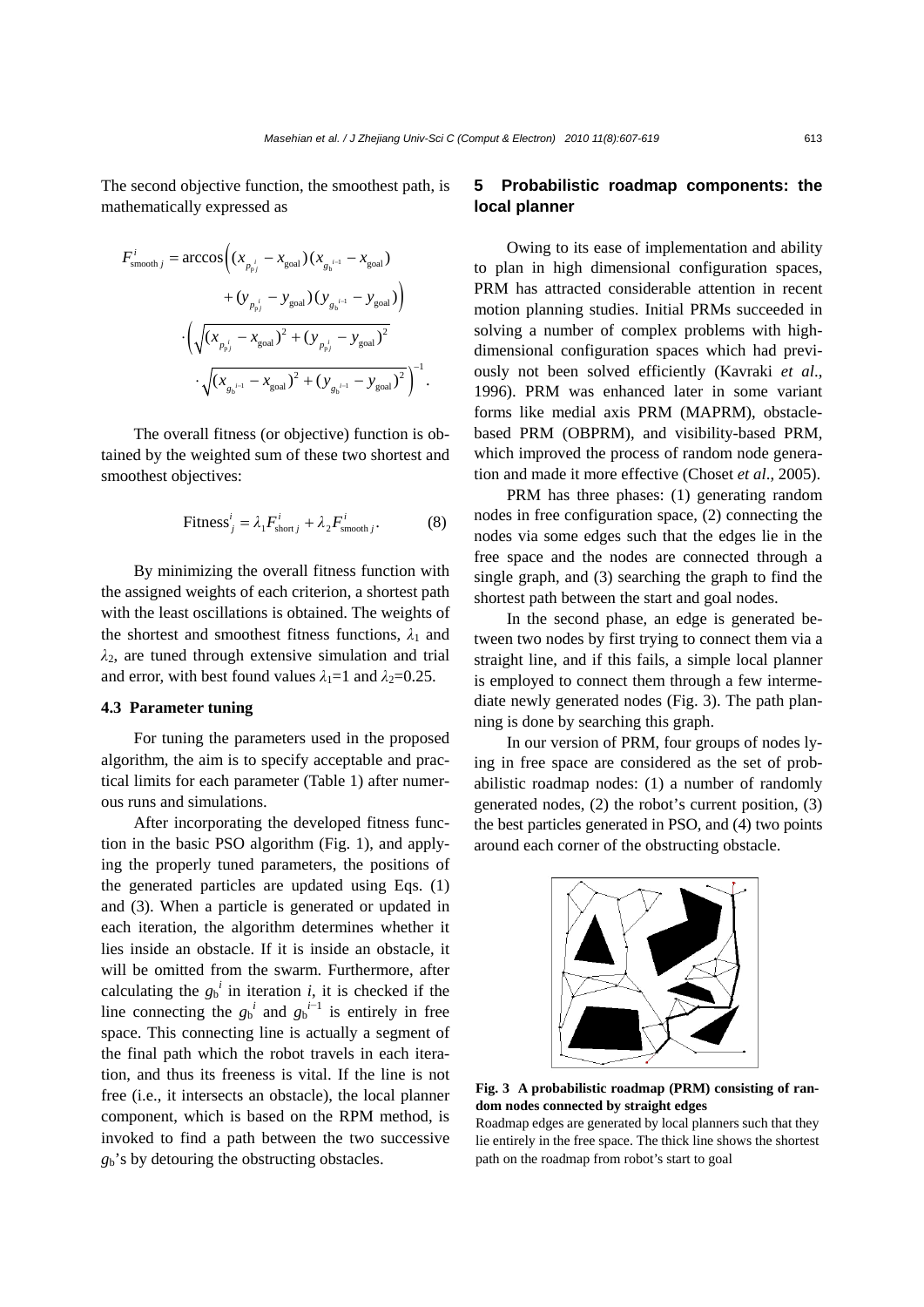| Parameter                                                  | Function/Description                                                                         | Suggested<br>range | Conditions for increase ( $\blacktriangle$ ) and decrease ( $\nabla$ )                                                                                                                                                     |
|------------------------------------------------------------|----------------------------------------------------------------------------------------------|--------------------|----------------------------------------------------------------------------------------------------------------------------------------------------------------------------------------------------------------------------|
|                                                            | $c_1$ , acceleration Attracts the particle's position to-                                    | [1.5, 4]           | ▲ High velocity and acceleration of particle movements                                                                                                                                                                     |
| constant                                                   | wards its pbest                                                                              |                    | ▼ Low velocity and acceleration of particle movements                                                                                                                                                                      |
| constant                                                   | $c_2$ , acceleration Attracts the particle's position to-<br>wards a random particle's pbest | [1.5, 4]           | As above                                                                                                                                                                                                                   |
| constant                                                   | $c_3$ , acceleration Attracts the particle's position to-<br>wards the gbest                 | [1.5, 4]           | As above                                                                                                                                                                                                                   |
| constant                                                   | $c_4$ , acceleration Controls the randomness of the<br>particle's velocity $(v_p)$           | [1.5, 4]           | As above                                                                                                                                                                                                                   |
| $w_1$ , inertia<br>weight                                  | Maintains the particle's current<br>velocity                                                 | [0.4, 0.9]         | ▲ Global exploration (search in breadth) is emphasized<br>▼ Local exploitation (search in depth) is emphasized                                                                                                             |
| $w_2, w_3, w_4, w_5,$                                      | Control the effects of their multi-                                                          | [0.4, 0.9]         | ▲ Local exploitation (search in depth) is emphasized                                                                                                                                                                       |
| control weights                                            | plicands in the overall new $v_p$                                                            |                    | ▼ Global exploration (search in breadth) is emphasized                                                                                                                                                                     |
|                                                            | $\alpha_1$ , gbest factor Controls the influence of the gbest                                | [0, 10]            | ▲ Greedy convergence for solving non-complicated objec-<br>tive functions                                                                                                                                                  |
|                                                            |                                                                                              |                    | ▼ Cautious convergence when solving complicated objec-<br>tive functions                                                                                                                                                   |
| $\alpha_2$ , random<br>pbest factor                        | Controls the influence of the pbest<br>of a randomly selected particle                       | [0, 20]            | ▲ Cautious convergence is required when solving compli-<br>cated objective functions                                                                                                                                       |
|                                                            |                                                                                              |                    | ▼ Greedy convergence for solving non-complicated objec-<br>tive functions                                                                                                                                                  |
| $\alpha_3$ , random $v_p$<br>factor                        | Controls the influence of the ran-<br>domly selected particle velocity                       | [0, 1]             | ▲ Moving to farther distances from the primary position of<br>particles (i.e., risky motions) is encouraged<br>▼ Moving to closer distances to the primary position of<br>particles (i.e., cautious motions) is encouraged |
| $\lambda_1$ , weighting<br>factor                          | Controls the weight of the shortest<br>path in the fitness function                          | [0.1, 2]           | ▲ More emphasis on the shortest path<br>▼ More emphasis on the smoothest path                                                                                                                                              |
| $\lambda_2$ , weighting                                    | Controls the weight of the smoothest                                                         | [0.1, 2]           | ▲ More emphasis on the smoothest path                                                                                                                                                                                      |
| factor                                                     | path in the fitness function                                                                 |                    | ▼ More emphasis on the shortest path                                                                                                                                                                                       |
| $R_{\text{goal}}$ , radius of                              | Controls the scope of particles'                                                             | [0, 4]             | ▲ Greedy convergence with less accuracy is emphasized                                                                                                                                                                      |
| the goal                                                   | visibility for the goal                                                                      |                    | ▼ Cautious convergence with more accuracy is emphasized                                                                                                                                                                    |
| $n$ , population<br>size                                   | Total number of particles                                                                    |                    | [10, 10000] ▲ More accuracy in reaching the goal in more time<br>▼ Less accuracy in reaching the goal in less time                                                                                                         |
| $(x_{\text{max}}, y_{\text{max}}),$<br>maximum<br>position | The maximum position on which a<br>particle can be located                                   |                    | As above                                                                                                                                                                                                                   |
| $(x_{\min}, y_{\min}),$<br>minimum<br>position             | The minimum position on which a<br>particle can be located                                   |                    | As above                                                                                                                                                                                                                   |
| iter <sub>max</sub> , maxi-<br>mum number<br>of iterations | Maximum number of iterations in<br>the procedure                                             |                    | [10, 10000] $\triangle$ More accuracy in optimizing the selected function<br>spending more time<br>▼ Less accuracy in optimizing the selected function but with<br>higher speed                                            |

**Table 1 Guidelines for tuning the algorithm's parameters** 

The above combination of nodes is new and involves a subtle intertwining of the PSO and PRM methods. In addition to the randomly generated nodes (group 1) which are typical of the PRM method, about 30%–40% of the PSO particles with the highest fitness values  $(p_b)$ 's) are also integrated in the PRM graph. Group 4 helps in circumnavigating obstacle vertices naturally and easily by creating nodes at safe clearances from both sides of a vertex.

After creating the necessary nodes, new edges are generated in the second phase of PRM by connecting nodes to each other and deleting invalid edges (i.e., those intersecting with obstacles). The shortest path between the robot's current position and the point *g*b (calculated based on the best position among particles) is then found using Dijkstra's search algorithm. As a result, the robot can move from  $g_b^i$ <sup>i−1</sup> to  $g_b^i$  and get closer to the goal, while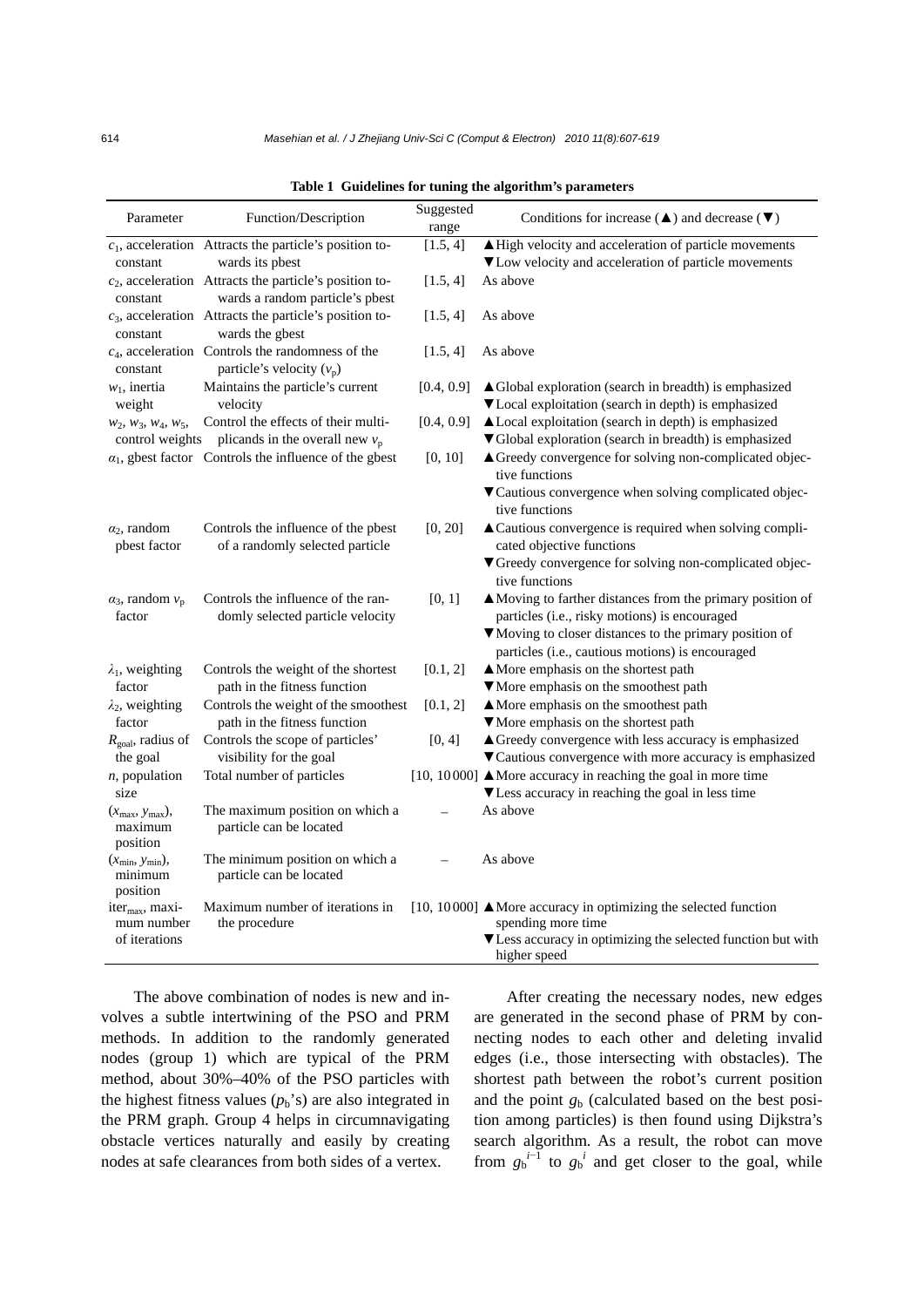avoiding the obstacles that locally intercept its path to the goal. Once the robot is located in its new position, the PSO particles' velocities and positions are updated again, as described earlier.

## **6 Experimental results**

To analyze the function of the proposed new algorithm, numerous simulations were run in which the algorithm's parameters were tuned to their best values. A few graphical results from running the algorithm on problems with simple to complex obstacles are shown in Fig. 4.



**Fig. 4 Some simulations of the developed method**  The calculated path connects the robot's start point (S) to its goal point (G)

For comparing the algorithm's performance with other efficient and well-known algorithms, the standard PRM and GA methods were selected. Thirty-five test problems with different obstacle sizes and shapes (both convex and concave) were designed, with the total number of obstacle vertices ranging from 17 to 414 (Fig. 5).



**Fig. 5 Number of vertices for the 35 test problems with different obstacle sizes and shapes** 

The test problems were solved by all three methods: (1) the multi-objective IPSO+PRM; (2) the classic PRM; (3) GA+PRM. All methods were coded in Matlab and run on an Intel 3.0 GHz processor.

## **6.1 Competing methods**

The classic PRM against which we tested our algorithm was coded according to the explanations in Section 4. Each test problem, after constructing the probabilistic roadmap, was searched using Dijkstra's method to yield a start-to-goal shortest path on the roadmap.

However, the GA+PRM algorithm was devised to evaluate the specific effect of the IPSO+PRM compared to the performance of the GA component in the same settings and conditions. Thus, to perform a fair comparison between the GA and PSO components, all parts of the motion planning algorithm need to be maintained, except for the PSO updating equations, which are replaced by GA operators for updating the population.

In this version of GA, developed specifically for this study, instead of describing the population of chromosomes as discrete strings of genes, the population is defined as a collection of particles. Also, the GA operators are modified to meet the continuous space conditions.

First, a random population (e.g., with a size of *N*) is generated in the obstacle-free space. Each member of this population is in fact a position in the workspace. Then, using GA operators, the initial population is evolved stage by stage.

The operators are designed as follows:

1. Selection operator: A part of the population (sized  $N_1$ ) is randomly selected and passed to the next generation.

2. Mutation operator: A small part of the population (sized  $N_2$ ) is replaced by randomly generated new particles of the same size, which are passed to the next generation.

3. Crossover operator: The remaining part of the population (sized *N*3=*N*−*N*1−*N*2) is randomly divided into two equal portions (note that  $N_1$  and  $N_2$  should be set such that  $N_3$  is even). Afterwards, random pairs of 'parents' are formed by selecting two particles from each portion, and their arithmetic averages are calculated. This will generate *N*3/2 'children', which are in fact new positions in the space, and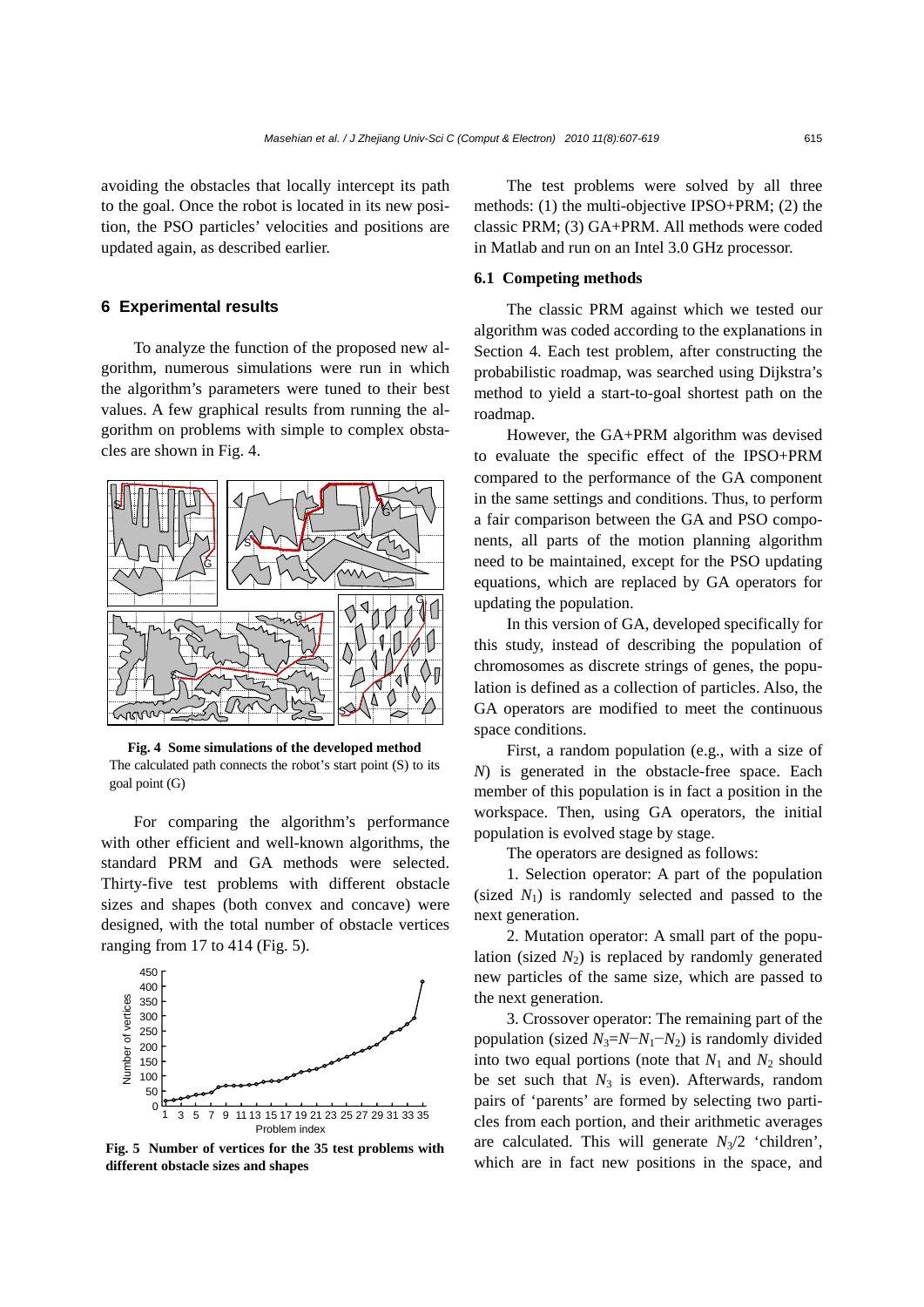which shall be passed to the next generation. Another  $N_3/2$  particles will be selected from the parents in  $N_3$ having better fitness function values (i.e., closer to the goal) and will be passed to the next generation. This way, the population size *N* remains constant.

At each stage, the best individual of the population is considered as the robot's destination in that stage, which is then connected to the robot's position in the previous position via a straight line. If the line intersects an obstacle, the PRM module is evoked, which acts as described previously and connects the two positions via intermediate probabilistic nodes using Dijkstra's search. The population evolution continues till the goal is reached.

#### **6.2 Comparison results**

The results of solving the 35 test problems by the three methods are shown in Table 2 and Figs. 6 and 7, where they are compared in terms of path length and runtime.



**Fig. 6 Path lengths of the three competing methods**  IPSO: improved particle swarm optimization; PRM: probabilistic roadmap; GA: genetic algorithm



**Fig. 7 Runtime of the three competing methods**  IPSO: improved particle swarm optimization; PRM: probabilistic roadmap; GA: genetic algorithm

| Vertice. | Runtime (s)           |        |              | Path length            |       |            |
|----------|-----------------------|--------|--------------|------------------------|-------|------------|
| No.      | <b>IPSO</b><br>$+PRM$ | PRM    | GA<br>$+PRM$ | <b>IPSO</b><br>$+$ PRM | PRM   | GA<br>+PRM |
| 17       | 0.32                  | 0.04   | 1.11         | 34.54                  | 34.19 | 34.60      |
| 20       | 0.36                  | 0.20   | 0.98         | 21.88                  | 23.61 | 26.71      |
| 26       | 0.38                  | 0.25   | 3.27         | 32.00                  | 31.58 | 32.27      |
| 31       | 1.17                  | 0.38   | 7.11         | 38.75                  | 34.48 | 43.78      |
| 37       | 0.85                  | 0.62   | 5.44         | 33.07                  | 28.44 | 30.51      |
| 40       | 1.56                  | 1.57   | 11.19        | 41.95                  | 40.86 | 41.20      |
| 46       | 1.56                  | 0.44   | 5.34         | 32.86                  | 29.53 | 31.02      |
| 64       | 3.79                  | 2.28   | 10.12        | 30.78                  | 30.39 | 26.01      |
| 67       | 1.70                  | 8.28   | 3.73         | 26.18                  | 27.44 | 33.70      |
| 68       | 3.70                  | 9.22   | 10.92        | 33.99                  | 33.60 | 37.58      |
| 69       | 2.38                  | 8.31   | 3.34         | 23.38                  | 22.82 | 27.59      |
| 72       | 7.64                  | 1.16   | 7.47         | 22.27                  | 23.17 | 23.57      |
| 74       | 3.26                  | 2.39   | 11.61        | 28.41                  | 29.97 | 30.42      |
| 80       | 2.26                  | 13.12  | 9.38         | 25.03                  | 23.56 | 24.91      |
| 83       | 1.25                  | 13.69  | 20.26        | 26.18                  | 24.85 | 31.57      |
| 84       | 4.16                  | 4.63   | 8.03         | 28.74                  | 28.13 | 29.00      |
| 94       | 12.05                 | 4.53   | 19.64        | 27.19                  | 24.72 | 28.51      |
| 104      | 3.50                  | 12.91  | 6.08         | 22.97                  | 25.34 | 27.55      |
| 114      | 3.43                  | 28.44  | 13.32        | 31.18                  | 26.51 | 29.39      |
| 118      | 7.63                  | 34.42  | 16.59        | 27.76                  | 27.19 | 31.56      |
| 124      | 2.41                  | 21.34  | 6.66         | 32.82                  | 32.11 | 34.42      |
| 134      | 5.14                  | 26.49  | 9.89         | 36.27                  | 45.80 | 46.50      |
| 144      | 9.68                  | 30.08  | 8.88         | 44.43                  | 36.97 | 47.84      |
| 154      | 2.87                  | 26.12  | 18.14        | 38.74                  | 35.09 | 33.97      |
| 164      | 10.48                 | 42.78  | 24.61        | 37.54                  | 30.72 | 39.24      |
| 174      | 11.74                 | 17.68  | 14.05        | 50.45                  | 48.82 | 50.59      |
| 184      | 23.76                 | 24.55  | 27.06        | 60.60                  | 58.40 | 60.77      |
| 194      | 15.78                 | 41.81  | 42.45        | 51.51                  | 50.08 | 54.07      |
| 204      | 19.77                 | 58.04  | 28.34        | 55.03                  | 49.35 | 57.01      |
| 224      | 19.90                 | 51.79  | 22.58        | 65.18                  | 64.97 | 68.73      |
| 244      | 34.05                 | 52.28  | 38.67        | 81.53                  | 76.08 | 79.60      |
| 255      | 22.44                 | 38.82  | 24.51        | 68.09                  | 67.93 | 65.47      |
| 274      | 28.27                 | 43.15  | 34.13        | 58.52                  | 56.23 | 58.59      |
| 294      | 10.06                 | 34.97  | 29.44        | 35.08                  | 84.74 | 87.39      |
| 414      | 38.78                 | 146.43 | 63.04        | 68.34                  | 66.49 | 90.51      |
| Mean     | 9.08                  | 22.95  | 16.18        | 39.23                  | 38.26 | 42.75      |
| SD       | 10.18                 | 27.88  | 13.53        | 15.41                  | 16.74 | 18.17      |

**Table 2 Comparison results for the three competing methods** 

IPSO: improved particle swarm optimization; PRM: probabilistic roadmap; GA: genetic algorithm. SD: standard deviation

The results showed that our new method exceeded the GA+PRM method in path length by 9% (with a smaller standard deviation), while the path lengths produced by the IPSO and standard PRM methods were not significantly different. However,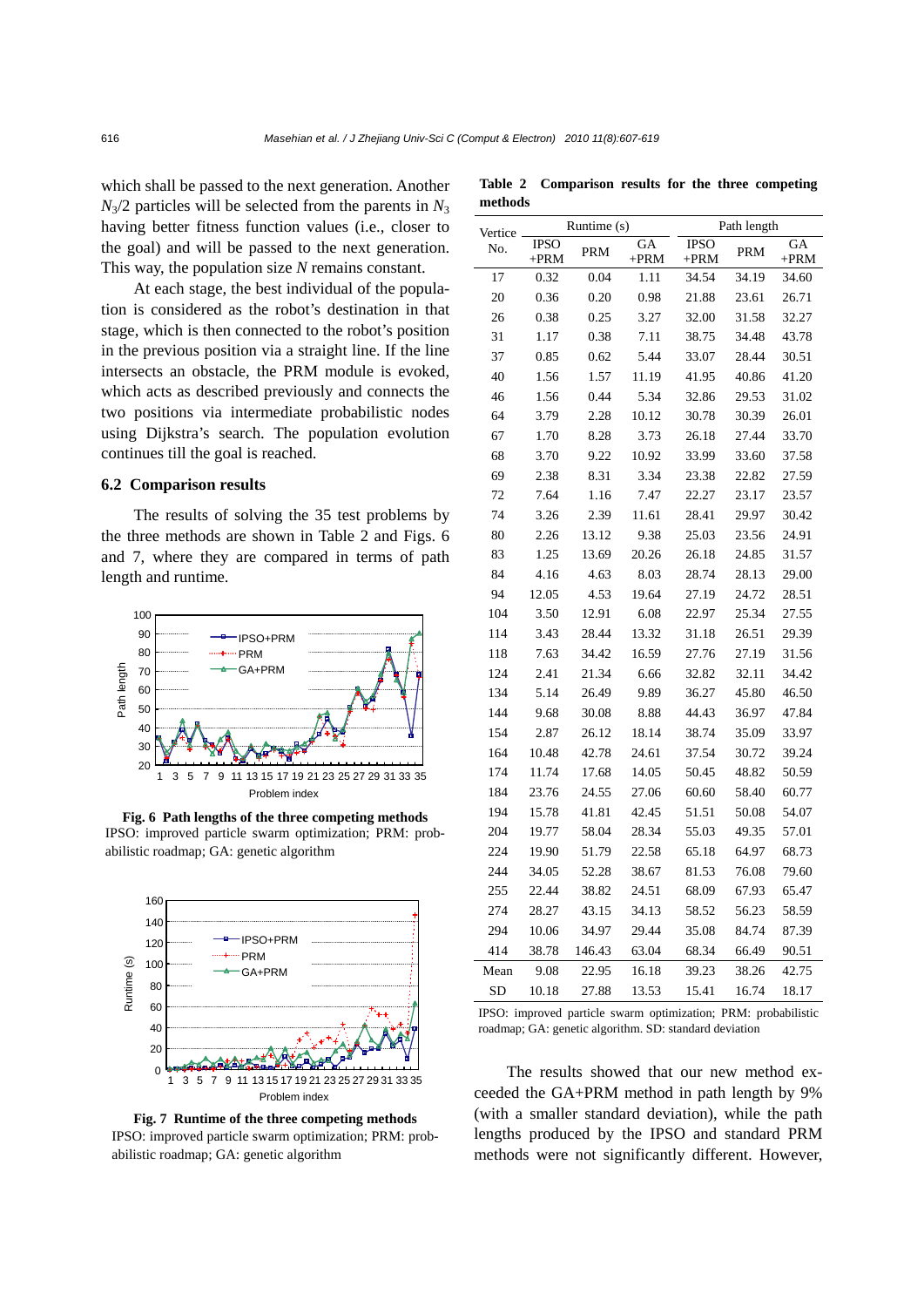our IPSO+PRM method proved to be about 60% and 44% faster than the standard PRM and GA+PRM methods, respectively. Also, the lower standard deviations of the PSO method showed its relatively great robustness over the other two methods.

These figures suggest that the runtime of the new method is significantly shorter than those of the other two methods.

To confirm this and to test if the results taken from these sample runs can be generalized to the whole populations of their respective algorithms, a right-sided mean difference *t*-test was conducted. We considered this test appropriate and valid as the number of samples exceeded 30.

The null and alternative hypotheses and the *t*statistic were defined as follows:

H0: 
$$
\mu_{T_i} = \mu_{T_j}
$$
, H1:  $\mu_{T_i} < \mu_{T_j}$ ,  
\n
$$
t = (\overline{T_i} - \overline{T_j}) / (\overline{S} \sqrt{\frac{1}{n_i} + \frac{1}{n_j}}),
$$
\n
$$
\overline{S} = \sqrt{((n_i - 1)S_{T_i}^2 + (n_j - 1)S_{T_j}^2)/(n_i + n_j - 2)},
$$

where indices *i* and *j* refer to two of the three competing algorithms,  $n_i=n_j=35$  denote their sample sizes,  $\mu_{T_i}$  and  $\overline{T_i}$  are the mean runtime of the whole population and the sample, respectively, and  $S_{T_i}^2$  is the variance of the runtime of the sample. The degrees of freedom of the *t*-test were *ν*=*ni*+*nj*−2=68.

The following three possible mean difference tests were conducted, and the results are summarized in Table 3: (1) IPSO+PRM vs. the standard PRM; (2) IPSO+PRM vs. GA+PRM; (3) GA+PRM vs. the standard PRM.

**Table 3** *t***-test results for mean runtime of the three methods**

| H1: $\mu_{T_i} < \mu_{T_i}$                         |        | Maximum confidence<br>level $(\% )$ |
|-----------------------------------------------------|--------|-------------------------------------|
| $\mu_{\text{IPSO+PRM}} \leq \mu_{\text{GA+PRM}}$    | 2.4884 | 99.24                               |
| $\mu_{\text{IPSO+PRM}} \leq \mu_{\text{PRM}}$       | 2.7631 | 99.63                               |
| $\mu$ <sub>GA+PRM</sub> $\leq$ $\mu$ <sub>PRM</sub> | 1.2863 | 89.87                               |

In Table 3 each row represents a *t*-test for the mean difference of two competing algorithms. The *t*statistic was calculated in the second column and the maximum confidence level for which the alternative hypothesis holds was computed in the third column. The runtime efficiency of the new improved PSO method was very significantly superior to those of the standard PRM and GA+PRM methods.

The newly developed GA+PRM method (for continuous spaces) also outperformed the standard PRM method with a confidence level of around 90%. These results showed that decomposing the searching process into global and local path planning modules is very effective in terms of both path length and especially runtime.

## **7 Conclusions and future research**

In this paper a new heuristic particle swarm optimization (PSO) based robot motion planning algorithm is presented which handles two objectives simultaneously: the shortest path and the smoothest path. The algorithm has two main components: a PSO component used as the global planner, and a modified probabilistic roadmap (PRM) method component used as the local planner.

The algorithm provides a unique and novel method for combining and unifying the PSO and PRM components by integrating four groups of nodes into one single population: the best PSO particles, randomly generated PRM nodes, the robot's current and succeeding candidate positions, and a pair of nodes around each obstacle vertex. This node population is then connected via straight edges according to the PRM procedure and searched to find the shortest path between the robot's two successive positions. In this way, the free space around obstacles is efficiently searched in much less time than with the classic PRM. Experiments and comparisons showed that the new algorithm is considerably (about 60%) faster than the classic PRM method, while being competitive in terms of path length.

Another contribution of this paper is the development of a new GA-based path planning model which incorporates PRM as a local planner. The selection, mutation, and crossover operators of this algorithm are tailored in such a way that discrete particles located in continuous spaces are manipulated as genetic populations. Although the GA-based method has a shorter runtime than the standard PRM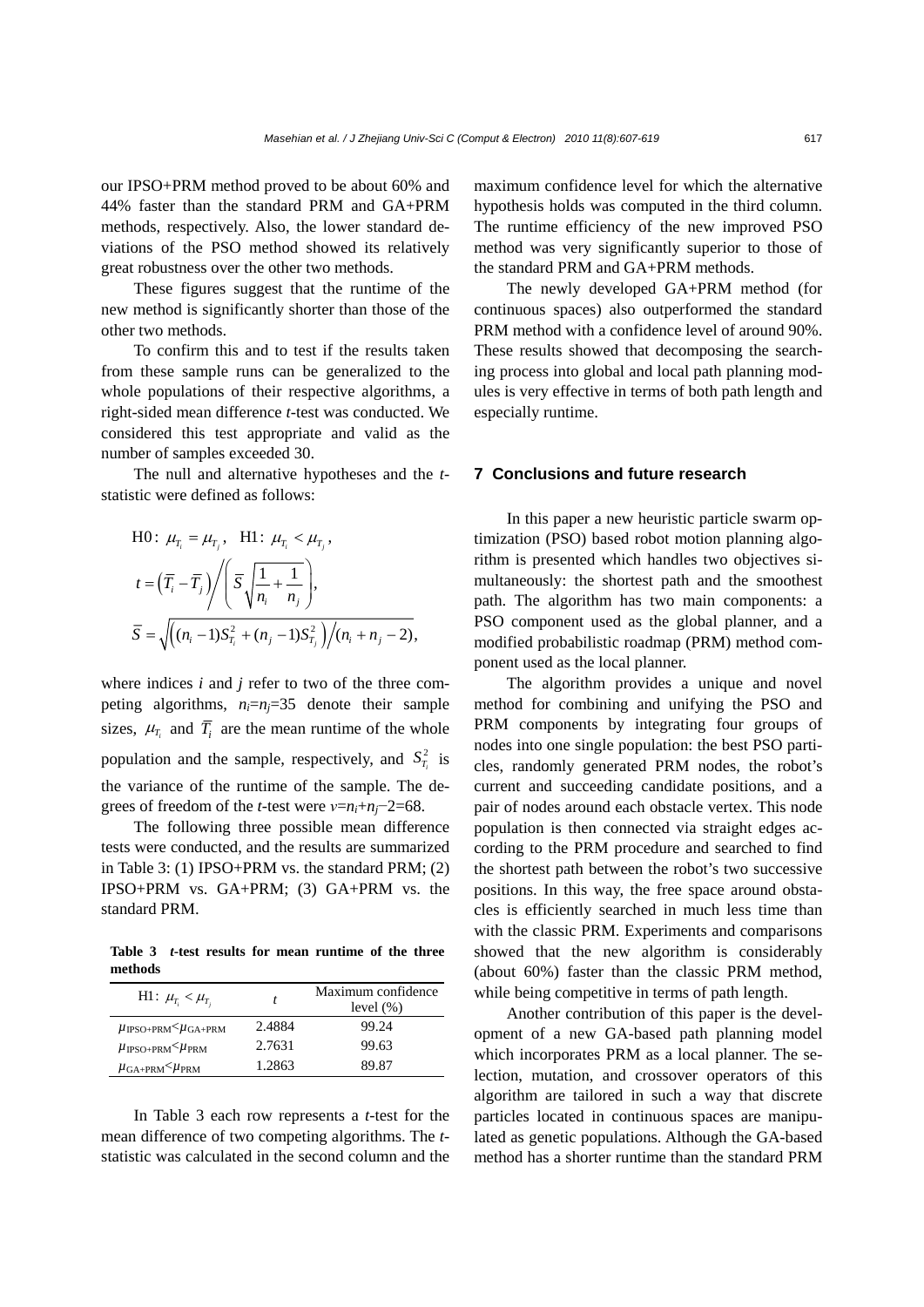method, the PSO-based method still outperforms the GA by about 44%. All comparisons were supported by results from *t*-tests with a sample size of 35 test problems.

As a direction for future research, another objective criterion could be incorporated in the algorithm, aiming to enhance the path safety (i.e., its clearance from obstacles). For this purpose, the Voronoi diagram can be effectively used. Also, this method can be generalized for motion planning of multiple robots, when they are considered to be discshaped or polygonal.

#### **References**

- Asano, T., Asano, T., Guibas, L., Hershberger, J., Imai, H., 1985. Visibility-Polygon Search and Euclidean Shortest Path. Proc. 26th Symp. on Foundations of Computer Science, p.155-164.
- Bhattacharya, P., Gavrilova, M., 2008. Path planning with the required minimum clearance using the Voronoi diagram methodology. *IEEE Rob. Autom. Mag.*, **15**(2):58-66. [doi:10.1109/MRA.2008.921540]
- Canny, J.F., 1985. A Voronoi Method for the Piano-Movers Problem. Proc. IEEE Int. Conf. on Robotics and Automation, **2**:530-535.
- Canny, J.F., 1987. A New Algebraic Method for Robot Motion Planning and Real Geometry. Proc. 28th IEEE Annual Symp. on Foundations of Computer Science, p.39-48.
- Canny, J.F., 1988. The Complexity of Robot Motion Planning. MIT Press, Cambridge, MA, USA.
- Caponetto, R., Fortuna, L., Fazzino, S., Xibilia, M.G., 2003. Chaotic sequences to improve the performance of evolutionary algorithms. *IEEE Trans. Evol. Comput.*, **7**(3):289- 304. [doi:10.1109/TEVC.2003.810069]
- Cen, Y., Wang, L., Zhang, H., 2007. Real-Time Obstacle Avoidance Strategy for Mobile Robot Based on Improved Coordinating Potential Field with Genetic Algorithm. IEEE Int. Conf. on Control Applications, p.415-419. [doi:10.1109/CCA.2007.4389266]
- Chang, H.C., Liu, J.S., 2009. High-Quality Path Planning for Autonomous Mobile Robots with *η*<sub>3</sub>-Splines and Parallel Genetic Algorithms. IEEE Int. Conf. on Robotics and Biomimetics, p.1671-1677. [doi:10.1109/ROBIO.2009. 4913252]
- Chen, X., Li, Y., 2006. Smooth Path Planning of a Mobile Robot Using Stochastic Particle Swarm Optimization. Proc. IEEE Int. Conf. on Mechatronics and Automation, p.1722-1727.
- Choset, H., Lynch, K.M., Hutchinson, S., Kantor, G., Burgard, W., Kavraki, L.E., Thrun, S., 2005. Principles of Robot Motion: Theory, Algorithms, and Implementations. MIT Press, Boston.
- Davidor, Y., 1990. Robot Programming with a Genetic Algorithm. Proc. IEEE Int. Conf. on Computer Systems and

Software Engineering, p.186-191.

- Fujimura, K., 1996. Path planning with multiple objectives. *IEEE Rob. Autom. Mag.*, **3**(1):33-38. [doi:10.1109/100. 486659]
- Gao, M., Xu, J., Tian, J., Wu, H., 2008. Path Planning for Mobile Robot Based on Chaos Genetic Algorithm. Proc. Int. Conf. on Natural Computation, p.409-413. [doi:10. 1109/ICNC.2008.627]
- Ghorbani, A., Shiry, S., Nodehi, A., 2009. Using Genetic Algorithm for a Mobile Robot Path Planning. Proc. Int. Conf. on Future Computer and Communication, p.164-166. [doi:10.1109/ICFCC.2009.28]
- Gong, D., Lu, L., Li, M., 2009. Robot Path Planning in Uncertain Environments Based on Particle Swarm Optimization. Proc. IEEE Congress on Evolutionary Computation, p.2127-2134. [doi:10.1109/CEC.2009.4983204]
- Hassan, R., Cohanim, B., de Weck, O., 2004. A Comparison of Particle Swarm Optimization and the Genetic Algorithm. Proc. 46th Structures, Structural Dynamics and Materials Conf., p.1-13.
- Hwang, Y.K., Ahuja, N., 1992. Gross motion planning—a survey. *ACM Comput. Surv.*, **24**(3):219-291. [doi:10. 1145/136035.136037]
- Janabi-Sharifi, F., Vinke, D., 1993. Integration of the Artificial Potential Field Approach with Simulated Annealing for Robot Path Planning. Proc. IEEE Int. Symp. on Intelligent Control, p.536-541.
- Kang, D.O., Kim, S.H., Lee, H., Bien, Z., 2001. Multiobjective navigation of a guide mobile robot for the visually impaired based on intention inference of obstacles. *Auton. Rob.*, **10**(2):213-230. [doi:10.1023/A:1008990105090]
- Kavraki, L., Svestka, P., Latombe, J.C., Overmars, M., 1996. Probabilistic roadmaps for path planning in high-dimensional configuration spaces. *IEEE Trans. Rob. Autom.*, **12**(4):566-580. [doi:10.1109/70.508439]
- Keil, J.M., Sack, J.R., 1985. Minimum Decomposition of Polygonal Objects. *In*: Toussaint, G.T. (Ed.), Computational Geometry. North-Holland, Amsterdam, p.197-216.
- Kennedy, J., Eberhart, R.C., 1995. Particle Swarm Optimization. Proc. Int. Conf. on Neural Networks, p.1942-1948. [doi:10.1109/ICNN.1995.488968]
- Khatib, O., 1986. Real-time obstacle avoidance for manipulators and mobile robots. *Int. J. Rob. Res.*, **5**(1):90-99. [doi:10.1177/027836498600500106]
- Kim, J., Pearce, R.A., Amato, N.M., 2003. Extracting Optimal Paths from Roadmaps for Motion Planning. Proc. IEEE Int. Conf. on Robotics and Automation, p.2424-2429.
- Latombe, J.C., 1991. Robot Motion Planning. Kluwer Academic Publishers, Boston.
- LaValle, S.M., 1998. Rapidly-Exploring Random Trees: a New Tool for Path Planning. Technical Report, TR 98-11, Computer Science Department, Iowa State University, USA.
- Li, G., Shi, H., 2008. Path Planning for Mobile Robot Based on Particle Swarm Optimization. Proc. Control and Decision Conf., p.3290-3294. [doi:10.1109/CCDC.2008.4597938]